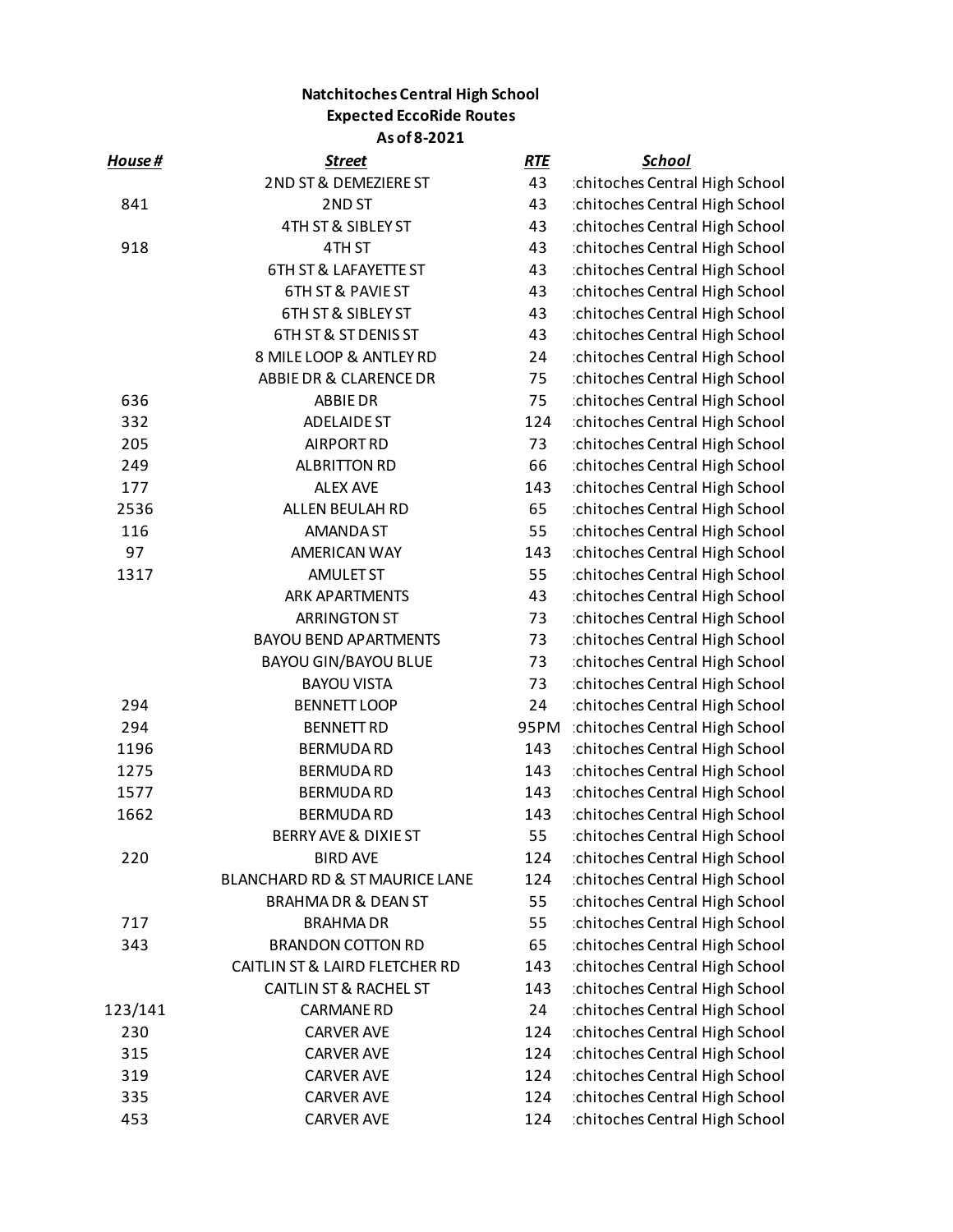| 429         | <b>CASSIDY SPRINGS RD</b>             | 66   | chitoches Central High School |
|-------------|---------------------------------------|------|-------------------------------|
|             | CEDAR GROVE DR & BRIARWOOD CT         | 143  | chitoches Central High School |
| 206         | <b>CEDAR GROVE DR</b>                 | 143  | chitoches Central High School |
|             | <b>CELINA DR</b>                      | 143  | chitoches Central High School |
| 133         | <b>CHEROKEE ST</b>                    | 122  | chitoches Central High School |
| 1001/1004   | <b>CLARENCE DR</b>                    | 75   | chitoches Central High School |
| 1021        | <b>CLARENCE DR</b>                    | 75   | chitoches Central High School |
| 1104        | <b>CLARENCE DR</b>                    | 75   | chitoches Central High School |
| 616         | <b>CLARENCE DR</b>                    | 75   | chitoches Central High School |
| 822/824/828 | <b>CLARENCE DR</b>                    | 75   | chitoches Central High School |
| 835         | <b>CLARENCE DR</b>                    | 75   | chitoches Central High School |
| 1030        | <b>COLLINS RD</b>                     | 95PM | chitoches Central High School |
|             | <b>CULBERTSON LANE &amp; SHADY LN</b> | 124  | chitoches Central High School |
|             | DIXIE ST & GRAYSON ST                 | 55   | chitoches Central High School |
|             | DIXIE ST & PAVIE ST                   | 55   | chitoches Central High School |
| 1415        | <b>DIXIEST</b>                        | 55   | chitoches Central High School |
| 704         | <b>DIXIE ST</b>                       | 55   | chitoches Central High School |
| 740         | <b>DIXIE ST</b>                       | 55   | chitoches Central High School |
|             | E3RD ST & KEEGAN DR                   | 124  | chitoches Central High School |
|             | <b>E5TH ST &amp; HENRY AVE</b>        | 124  | chitoches Central High School |
|             | E 5TH ST & JEAN MARIE ST              | 124  | chitoches Central High School |
|             | E 5TH ST & KEEGAN ST                  | 124  | chitoches Central High School |
| 1002        | E5TH ST                               | 124  | chitoches Central High School |
|             | E 6TH ST & SCARBOROUGH AVE            | 124  | chitoches Central High School |
| 305         | E7TH ST                               | 124  | chitoches Central High School |
|             | EAST 5TH ST & SIROD ST                | 124  | chitoches Central High School |
| 511         | EAST 5TH ST                           | 124  | chitoches Central High School |
| 902         | EAST 5TH ST                           | 124  | chitoches Central High School |
| 231         | EAST 6TH ST                           | 124  | chitoches Central High School |
| 2416        | EIGHT MILE LOOP                       | 24   | chitoches Central High School |
| 444         | EIGHT MILE LOOP                       | 24   | chitoches Central High School |
|             | <b>ELLEN ST &amp; CAITLIN ST</b>      | 143  | chitoches Central High School |
|             | <b>ESTHER ST &amp; W LAKESHORE DR</b> | 43   | chitoches Central High School |
| 220         | <b>FAIRGROUNDS RD</b>                 | 73   | chitoches Central High School |
| 303         | <b>FAIRGROUNDS RD</b>                 | 73   | chitoches Central High School |
| 440         | <b>FAIRGROUNDS RD</b>                 | 73   | chitoches Central High School |
|             | FERN ST & WEST ST                     | 55   | chitoches Central High School |
| 206         | <b>FOREST DR</b>                      | 24   | chitoches Central High School |
|             | FOX RUN DR                            | 24   | chitoches Central High School |
|             | <b>GABRIELLE LP &amp; CAITLIN ST</b>  | 143  | chitoches Central High School |
| 614         | <b>GARLAND RD</b>                     | 122  | chitoches Central High School |
| 706         | <b>GARLAND RD</b>                     | 122  | chitoches Central High School |
|             | <b>GENTRY DAVIS ST &amp; DEAN ST</b>  | 55   | chitoches Central High School |
| 1320        | <b>GRAYSON ST</b>                     | 55   | chitoches Central High School |
|             | <b>GREYSTONE APARTMENTS</b>           | 73   | chitoches Central High School |
| 410         | <b>HANCOCK AVE</b>                    | 122  | chitoches Central High School |
| 610         | <b>HANCOCK AVE</b>                    | 122  | chitoches Central High School |
| 714         | <b>HANCOCK AVE</b>                    | 122  | chitoches Central High School |
|             |                                       |      |                               |

| <b>CASSIDY SPRINGS RD</b>           | 66   | chitoches Central High School |
|-------------------------------------|------|-------------------------------|
| GROVE DR & BRIARWOOD CT             | 143  | chitoches Central High School |
| <b>CEDAR GROVE DR</b>               | 143  | chitoches Central High School |
| <b>CELINA DR</b>                    | 143  | chitoches Central High School |
| <b>CHEROKEE ST</b>                  | 122  | chitoches Central High School |
| <b>CLARENCE DR</b>                  | 75   | chitoches Central High School |
| <b>CLARENCE DR</b>                  | 75   | chitoches Central High School |
| <b>CLARENCE DR</b>                  | 75   | chitoches Central High School |
| <b>CLARENCE DR</b>                  | 75   | chitoches Central High School |
| <b>CLARENCE DR</b>                  | 75   | chitoches Central High School |
| <b>CLARENCE DR</b>                  | 75   | chitoches Central High School |
| <b>COLLINS RD</b>                   | 95PM | chitoches Central High School |
| <b>BERTSON LANE &amp; SHADY LN</b>  | 124  | chitoches Central High School |
| DIXIE ST & GRAYSON ST               | 55   | chitoches Central High School |
| DIXIE ST & PAVIE ST                 | 55   | chitoches Central High School |
| <b>DIXIE ST</b>                     | 55   | chitoches Central High School |
| <b>DIXIE ST</b>                     | 55   | chitoches Central High School |
| <b>DIXIE ST</b>                     | 55   | chitoches Central High School |
| E3RD ST & KEEGAN DR                 | 124  | chitoches Central High School |
| <b>E5TH ST &amp; HENRY AVE</b>      | 124  | chitoches Central High School |
| <b>5TH ST &amp; JEAN MARIE ST</b>   | 124  | chitoches Central High School |
| E 5TH ST & KEEGAN ST                | 124  | chitoches Central High School |
| E 5TH ST                            | 124  | chitoches Central High School |
| <b>TH ST &amp; SCARBOROUGH AVE</b>  | 124  | chitoches Central High School |
| E7TH ST                             | 124  | chitoches Central High School |
| EAST 5TH ST & SIROD ST              | 124  | chitoches Central High School |
| EAST 5TH ST                         | 124  | chitoches Central High School |
| <b>EAST 5TH ST</b>                  | 124  | chitoches Central High School |
| EAST 6TH ST                         | 124  | chitoches Central High School |
| EIGHT MILE LOOP                     | 24   | chitoches Central High School |
| EIGHT MILE LOOP                     | 24   | chitoches Central High School |
| <b>ELLEN ST &amp; CAITLIN ST</b>    | 143  | chitoches Central High School |
| <b>HER ST &amp; W LAKESHORE DR</b>  | 43   | chitoches Central High School |
| <b>FAIRGROUNDS RD</b>               | 73   | chitoches Central High School |
| <b>FAIRGROUNDS RD</b>               | 73   | chitoches Central High School |
| <b>FAIRGROUNDS RD</b>               | 73   | chitoches Central High School |
| FERN ST & WEST ST                   | 55   | chitoches Central High School |
| <b>FOREST DR</b>                    | 24   | chitoches Central High School |
| <b>FOX RUN DR</b>                   | 24   | chitoches Central High School |
| <b>ABRIELLE LP &amp; CAITLIN ST</b> | 143  | chitoches Central High School |
| <b>GARLAND RD</b>                   | 122  | chitoches Central High School |
| <b>GARLAND RD</b>                   | 122  | chitoches Central High School |
| <b>INTRY DAVIS ST &amp; DEAN ST</b> | 55   | chitoches Central High School |
| <b>GRAYSON ST</b>                   | 55   | chitoches Central High School |
| <b>GREYSTONE APARTMENTS</b>         | 73   | chitoches Central High School |
| <b>HANCOCK AVE</b>                  | 122  | chitoches Central High School |
| <b>HANCOCK AVE</b>                  | 122  | chitoches Central High School |
| <b>HANCOCK AVE</b>                  | 122  | chitoches Central High School |
|                                     |      |                               |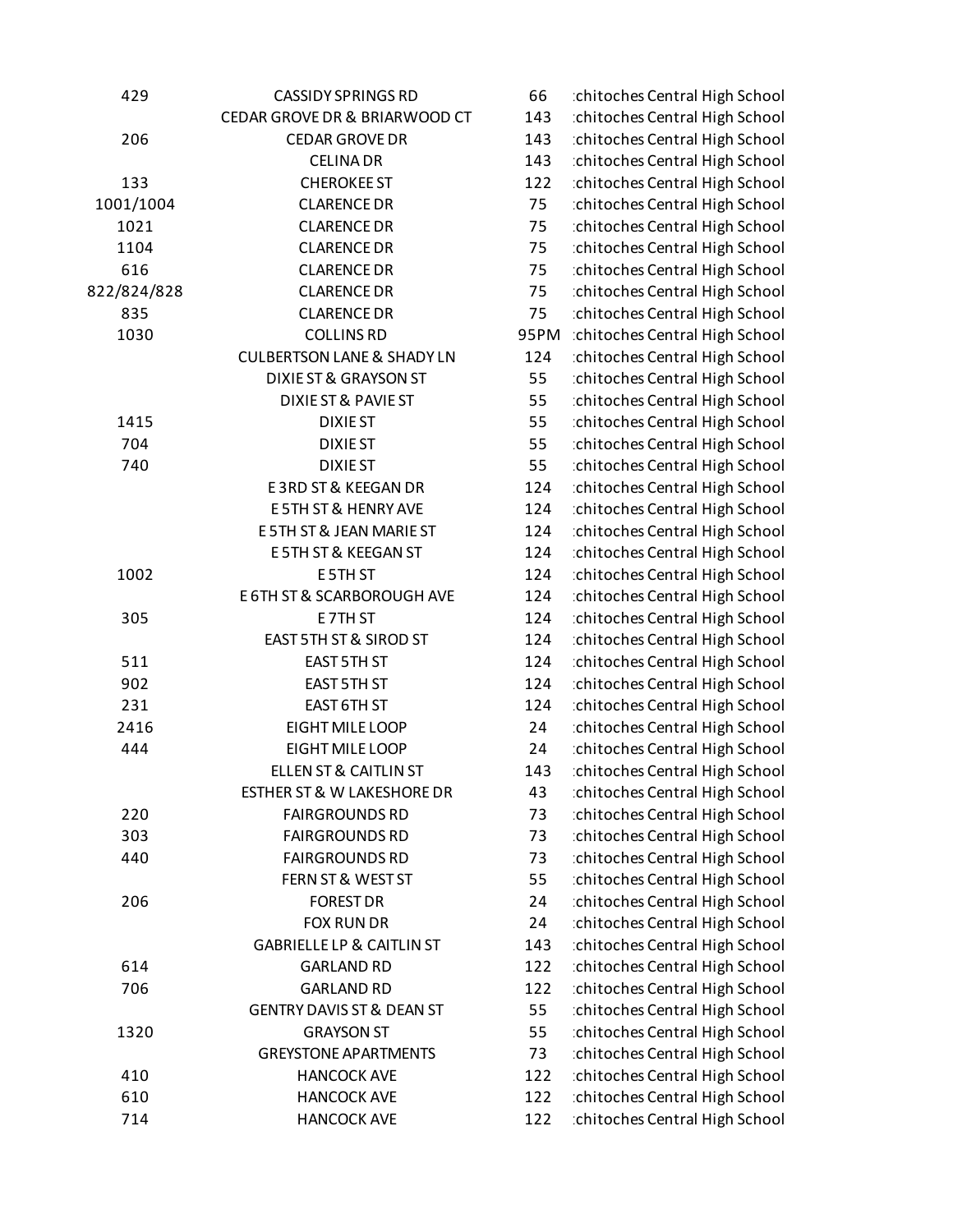|             | <b>HAZEL ST</b>                  | 73   | chitoches Central High School |
|-------------|----------------------------------|------|-------------------------------|
|             | <b>HEDGES ST &amp; THOMAS ST</b> | 55   | chitoches Central High School |
| 202         | <b>HENRY AVE</b>                 | 124  | chitoches Central High School |
| 416/429     | <b>HENRY AVE</b>                 | 124  | chitoches Central High School |
|             | HICKS RD & SHORELINE RD          | 24   | chitoches Central High School |
|             | HIDDEN HILLS (NCHS/LABS)         | 43   | chitoches Central High School |
| 1115        | <b>HIGHLAND PARK DR</b>          | 43   | chitoches Central High School |
| 1132        | <b>HIGHLAND PARK DR</b>          | 43   | chitoches Central High School |
| 1411        | <b>HILL AVE</b>                  | 55   | chitoches Central High School |
| 401         | <b>HOWELL ST</b>                 | 55   | chitoches Central High School |
| 164         | <b>INDEPENDENCE ST</b>           | 143  | chitoches Central High School |
| 213/256     | <b>INDEPENDENCE ST</b>           | 143  | chitoches Central High School |
| 222         | <b>INDEPENDENCE ST</b>           | 143  | chitoches Central High School |
| 270         | <b>INDEPENDENCE ST</b>           | 143  | chitoches Central High School |
| 279         | <b>INDEPENDENCE ST</b>           | 143  | chitoches Central High School |
| 617/619     | <b>JACKSON DR</b>                | 75   | chitoches Central High School |
| 626/636/641 | <b>JACKSON DR</b>                | 75   | chitoches Central High School |
| 650/662     | <b>JACKSON DR</b>                | 75   | chitoches Central High School |
| 304         | <b>JACKSON ST</b>                | 124  | chitoches Central High School |
| 308/312     | <b>JACKSON ST</b>                | 124  | chitoches Central High School |
|             | JC DEBLIEUX DR & WELCH ST        | 55   | chitoches Central High School |
|             | JEAN MARIE & E4TH ST             | 124  | chitoches Central High School |
| 329         | <b>JEAN MARIE ST</b>             | 124  | chitoches Central High School |
| 407         | <b>JOHN BANKS RD</b>             | 65   | chitoches Central High School |
| 439         | <b>JOHN BANKS RD</b>             | 65   | chitoches Central High School |
| 1652        | JOHNSON CHUTE RD                 | 21   | chitoches Central High School |
| 1733        | <b>JOHNSON CHUTE RD</b>          | 21   | chitoches Central High School |
| 368         | <b>JOHNSON LOOP</b>              | 165  | chitoches Central High School |
|             | <b>JULIEN CIRCLE</b>             | 73   | chitoches Central High School |
|             | JULY ST & DEAN ST                | 55   | chitoches Central High School |
| 809         | <b>JULYST</b>                    | 55   | chitoches Central High School |
|             | <b>JW THOMAS APARTMENTS</b>      | 55   | chitoches Central High School |
| 121         | <b>KAFFIEDR</b>                  | 122  | chitoches Central High School |
|             | KINGSTON DR & AIRPORT RD         | 73   | chitoches Central High School |
|             | KINGSTON DR & KELLY ST           | 73   | chitoches Central High School |
| 137         | <b>KINGSTON DR</b>               | 73   | chitoches Central High School |
|             | KOONCE ST & GRAYSON ST           | 55   | chitoches Central High School |
|             | LA3191 & SORGEE RD               | 24   | chitoches Central High School |
|             | LA3191 & WELLS RD                | 24   | chitoches Central High School |
| 183         | La 3191 (OAK GROVE APARTMENTS)   | 24   | chitoches Central High School |
| 534         | LA 504                           | 24   | chitoches Central High School |
| 8331        | $LA-1$                           | 162  | chitoches Central High School |
| 9398        | $La-1$                           | 165  | chitoches Central High School |
| 165         | LA-119                           | 165  | chitoches Central High School |
| 2393        | LA-120                           | 95PM | chitoches Central High School |
| 232         | LA-1222                          | 65   | chitoches Central High School |
| 4712/4716   | LA-3278                          | 24   | chitoches Central High School |
| 4928        | LA-3278                          | 24   | chitoches Central High School |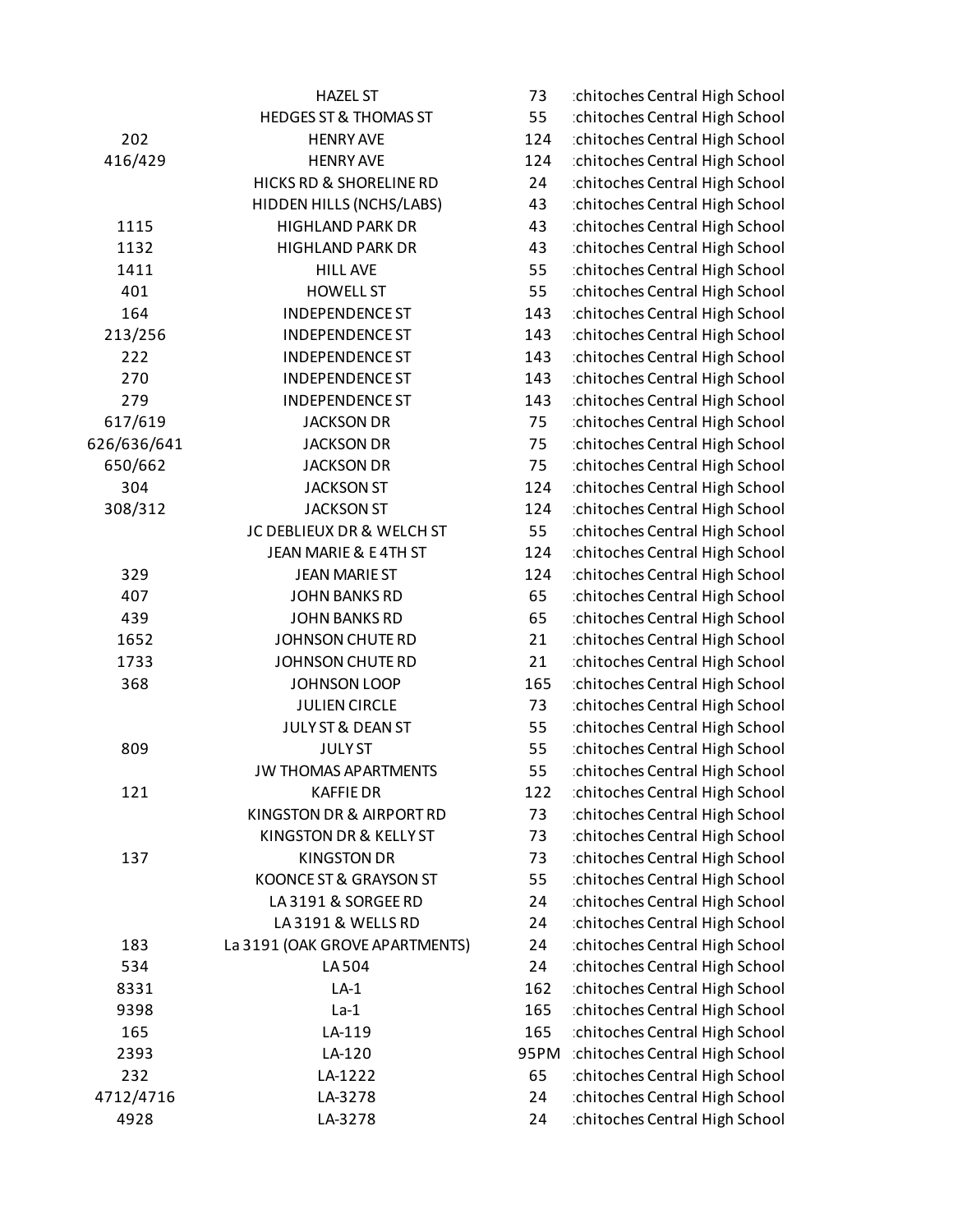| 469     | LA-478                         | 162  | chitoches Central High School |
|---------|--------------------------------|------|-------------------------------|
| 3704    | LA-484                         | 165  | chitoches Central High School |
| 4323    | LA-485                         | 65   | chitoches Central High School |
|         | LA-494 & FRANKLIN LANE         | 143  | chitoches Central High School |
| 1432    | LA-494                         | 143  | chitoches Central High School |
| 3924    | LA-494                         | 165  | chitoches Central High School |
| 5793    | LA-494                         | 165  | chitoches Central High School |
|         | LA-504 & WILKERSON RD          | 24   | chitoches Central High School |
| 701     | LA-504                         | 24   | chitoches Central High School |
| 5843    | $LA-6$                         | 65   | chitoches Central High School |
| 6512    | $LA-6$                         | 66   | chitoches Central High School |
| 7280    | $LA-6$                         | 66   | chitoches Central High School |
|         | LAFAYETTE ST & 4TH ST          | 43   | chitoches Central High School |
|         | LAFAYETTE ST & 4TH ST          | 43   | chitoches Central High School |
| 816     | <b>LAKE ST</b>                 | 43   | chitoches Central High School |
| 400     | LAKEVIEW APARTMENTS            | 75   | chitoches Central High School |
| 500     | LAKEVIEW APARTMENTS            | 75   | chitoches Central High School |
| 200     | <b>LAKEVIEW DR</b>             | 75   | chitoches Central High School |
| 400     | <b>LAKEVIEW DR</b>             | 75   | chitoches Central High School |
| 242     | <b>LEDET DR</b>                | 124  | chitoches Central High School |
| 550     | LIME KILN RD                   | 24   | chitoches Central High School |
| 5343    | <b>LONGLEAF VISTA RD</b>       | 95PM | chitoches Central High School |
| 107     | MAGNOLIA AVE                   | 122  | chitoches Central High School |
|         | MAGNOLIA CIRCLE & LIVE OAK CIR | 124  | chitoches Central High School |
| 217     | <b>MARIE ST</b>                | 143  | chitoches Central High School |
| 239     | <b>MARIE ST</b>                | 143  | chitoches Central High School |
| 508     | <b>MARION ST</b>               | 122  | chitoches Central High School |
| 420     | MCDODSON WAY                   | 73   | chitoches Central High School |
| 423     | MCDODSON WAY                   | 73   | chitoches Central High School |
|         | MEADOWS DR & WELCH ST          | 55   | chitoches Central High School |
|         | MELLE ST & JUDGE DR            | 143  | chitoches Central High School |
| 506     | <b>MELROSE AVE</b>             | 122  | chitoches Central High School |
| 822     | <b>MELROSE AVE</b>             | 122  | chitoches Central High School |
| 840/841 | <b>MELROSE AVE</b>             | 122  | chitoches Central High School |
| 120     | MILLER FARM RD                 | 124  | chitoches Central High School |
|         | MLK JR DR & LAKE ST            | 55   | chitoches Central High School |
|         | MLK JR DR & PAVIE ST           | 55   | chitoches Central High School |
|         | MLK JR DR & WEST ST            | 55   | chitoches Central High School |
| 102/106 | <b>MORGAN LN</b>               | 124  | chitoches Central High School |
|         | MOTEL 6                        | 73   | chitoches Central High School |
|         | MYRTLE DR & N 5TH ST           | 43   | chitoches Central High School |
|         | N 5TH ST & ESTHER ST           | 43   | chitoches Central High School |
|         | N 5TH ST & ROBBINS DR          | 43   | chitoches Central High School |
| 1310    | N 5TH ST                       | 43   | chitoches Central High School |
|         | N MELROSE APARTMENTS           | 122  | chitoches Central High School |
| 100/101 | N MELROSE AVE                  | 122  | chitoches Central High School |
| 214     | N MELROSE AVE                  | 122  | chitoches Central High School |
| 4113    | <b>NORTH BLVD</b>              | 95PM | chitoches Central High School |
|         |                                |      |                               |

| LA-478                         | 162  | chitoches Central High School |
|--------------------------------|------|-------------------------------|
| LA-484                         | 165  | chitoches Central High School |
| LA-485                         | 65   | chitoches Central High School |
| LA-494 & FRANKLIN LANE         | 143  | chitoches Central High School |
| LA-494                         | 143  | chitoches Central High School |
| LA-494                         | 165  | chitoches Central High School |
| LA-494                         | 165  | chitoches Central High School |
| LA-504 & WILKERSON RD          | 24   | chitoches Central High School |
| LA-504                         | 24   | chitoches Central High School |
| $LA-6$                         | 65   | chitoches Central High School |
| $LA-6$                         | 66   | chitoches Central High School |
| $LA-6$                         | 66   | chitoches Central High School |
| LAFAYETTE ST & 4TH ST          | 43   | chitoches Central High School |
| LAFAYETTE ST & 4TH ST          | 43   | chitoches Central High School |
| <b>LAKE ST</b>                 | 43   | chitoches Central High School |
| <b>LAKEVIEW APARTMENTS</b>     | 75   | chitoches Central High School |
| <b>LAKEVIEW APARTMENTS</b>     | 75   | chitoches Central High School |
| <b>LAKEVIEW DR</b>             | 75   | chitoches Central High School |
| <b>LAKEVIEW DR</b>             | 75   | chitoches Central High School |
| <b>LEDET DR</b>                | 124  | chitoches Central High School |
| <b>LIME KILN RD</b>            | 24   | chitoches Central High School |
| <b>LONGLEAF VISTA RD</b>       | 95PM | chitoches Central High School |
| <b>MAGNOLIA AVE</b>            | 122  | chitoches Central High School |
| MAGNOLIA CIRCLE & LIVE OAK CIR | 124  | chitoches Central High School |
| <b>MARIE ST</b>                | 143  | chitoches Central High School |
| <b>MARIE ST</b>                | 143  | chitoches Central High School |
| <b>MARION ST</b>               | 122  | chitoches Central High School |
| MCDODSON WAY                   | 73   | chitoches Central High School |
| MCDODSON WAY                   | 73   | chitoches Central High School |
| MEADOWS DR & WELCH ST          | 55   | chitoches Central High School |
| <b>MELLE ST &amp; JUDGE DR</b> | 143  | chitoches Central High School |
| <b>MELROSE AVE</b>             | 122  | chitoches Central High School |
| <b>MELROSE AVE</b>             | 122  | chitoches Central High School |
| <b>MELROSE AVE</b>             | 122  | chitoches Central High School |
| MILLER FARM RD                 | 124  | chitoches Central High School |
| MLK JR DR & LAKE ST            | 55   | chitoches Central High School |
| MLK JR DR & PAVIE ST           | 55   | chitoches Central High School |
| MLK JR DR & WEST ST            | 55   | chitoches Central High School |
| <b>MORGAN LN</b>               | 124  | chitoches Central High School |
| MOTEL 6                        | 73   | chitoches Central High School |
| MYRTLE DR & N 5TH ST           | 43   | chitoches Central High School |
| N 5TH ST & ESTHER ST           | 43   | chitoches Central High School |
| N 5TH ST & ROBBINS DR          | 43   | chitoches Central High School |
| N 5TH ST                       | 43   | chitoches Central High School |
| N MELROSE APARTMENTS           | 122  | chitoches Central High School |
| N MELROSE AVE                  | 122  | chitoches Central High School |
| N MELROSE AVE                  | 122  | chitoches Central High School |
| <b>NORTH BLVD</b>              | 95PM | chitoches Central High School |
|                                |      |                               |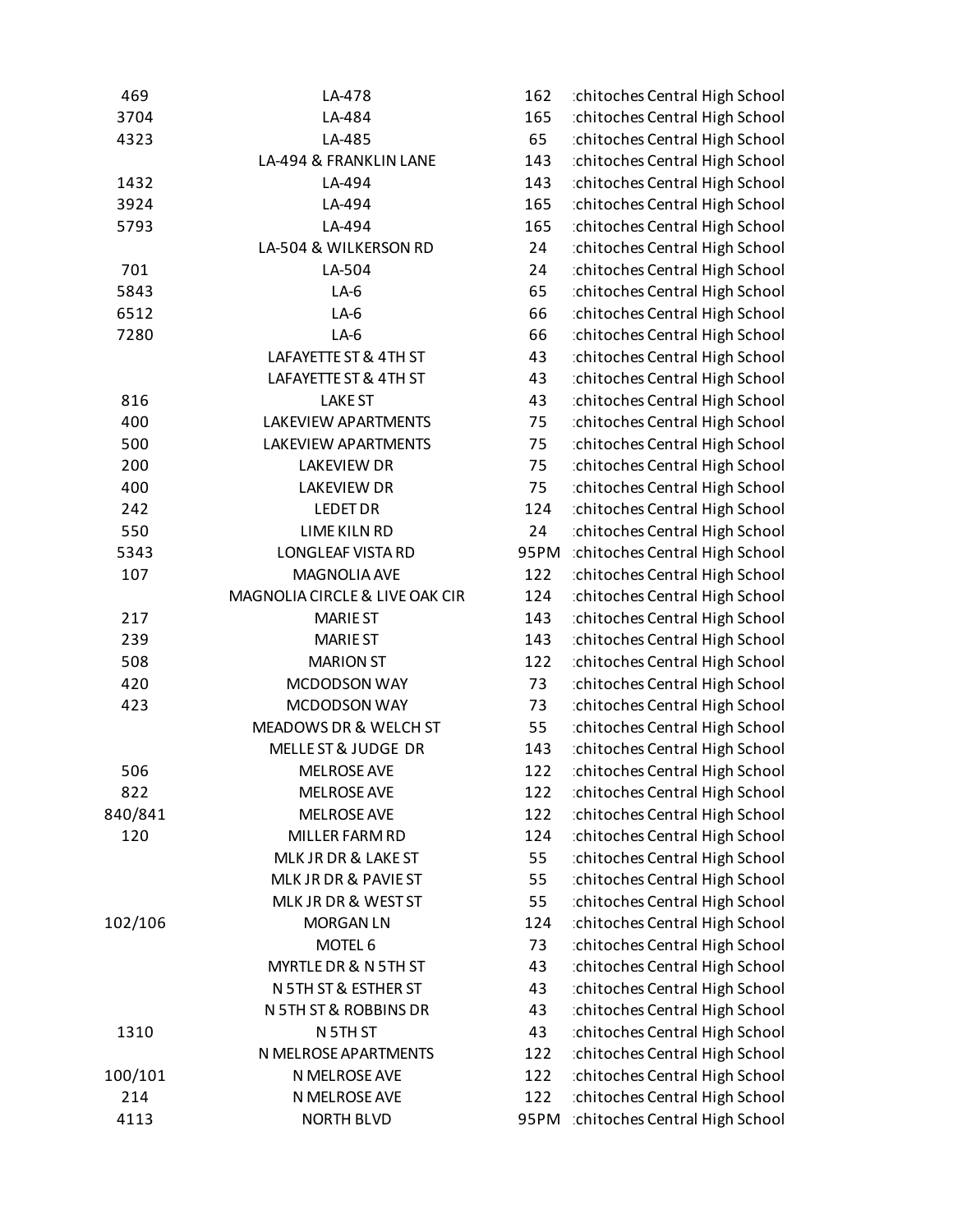| 500           | NORTH ST (JW THOMAS)            | 55   | chitoche |
|---------------|---------------------------------|------|----------|
| 217           | <b>NORTH ST</b>                 | 55   | chitoche |
| 292/298       | OLD LA6 WEST                    | 65   | chitoche |
| 1074          | OLD RIVER RD                    | 162  | chitoche |
| 1505          | OLD RIVER RD                    | 162  | chitoche |
| 806           | OLD RIVER RD                    | 162  | chitoche |
|               | OLD ROBELINE RD & LAKE ST       | 55   | chitoche |
| 605/607/619   | <b>OUIDA DR</b>                 | 75   | chitoche |
| 00/705/719/72 | <b>OUIDA DR</b>                 | 75   | chitoche |
| 702           | <b>OUIDA DR</b>                 | 75   | chitoche |
|               | PAGE HILL RD & RAYMOND MASON RD | 95PM | chitoche |
|               | PAN AM                          | 75   | chitoche |
|               | PATRICK RD & MARIE ST           | 143  | chitoche |
| 124           | PAUL JORDAN RD                  | 21   | chitoche |
| 150           | PAUL JORDAN RD                  | 21   | chitoche |
| 192           | PAUL JORDAN RD                  | 21   | chitoche |
| 215/216       | <b>PAULALN</b>                  | 122  | chitoche |
|               | PAVIE & 3RD ST                  | 43   | chitoche |
| 1543          | PAYNE AVE                       | 124  | chitoche |
| 313           | <b>PAYNEST</b>                  | 124  | chitoche |
| 300           | <b>PEARL ST</b>                 | 124  | chitoche |
| 309           | PEARL ST                        | 124  | chitoche |
| 351           | PEGASUS ST                      | 122  | chitoche |
| 325/332       | PEGUSUS ST                      | 122  | chitoche |
|               | PHILLIPS ST & DIXIE ST          | 55   | chitoche |
|               | PIERMONT PL & AIRPORT RD        | 73   | chitoche |
|               | PINCENORD & WILKERSON RD        | 24   | chitoche |
|               | POSEY ST & HILL AVE             | 55   | chitoche |
| 853           | POSEY ST                        | 55   | chitoche |
| 469           | POST MILL RD                    | 66   | chitoche |
|               | POWELL ST & LAKE ST             | 55   | chitoche |
|               | POWHATTAN ALLEY & E4TH ST       | 124  | chitoche |
| 180           | <b>RAGGIO RD</b>                | 162  | chitoche |
|               | <b>REBA &amp; MCDODSON WAY</b>  | 73   | chitoche |
|               | RED ROCK RD & LA-478            | 95PM | chitoche |
| 204           | RICHARD JORDAN LOOP             | 66   | chitoche |
| 131           | <b>RIVERVIEW DR</b>             | 165  | chitoche |
| 471           | RIVERVIEW DR                    | 165  | chitoche |
| 170           | <b>ROBINSON ST</b>              | 165  | chitoche |
| 439           | ROCKFORD CHURCH RD              | 162  | chitoche |
|               | ROWENA ST & 4TH ST              | 43   | chitoche |
|               | ROWENA ST & 6TH ST.             | 43   | chitoche |
|               | <b>ROY DR &amp; BONNETTE ST</b> | 43   | chitoche |
| 104           | <b>ROYAL ST</b>                 | 122  | chitoche |
| 609           | <b>ROYAL ST</b>                 | 122  | chitoche |
| 709           | <b>ROYAL ST</b>                 | 122  | chitoche |
| 728           | <b>ROYAL ST</b>                 | 122  | chitoche |
| 736           | <b>ROYAL ST</b>                 | 122  | chitoche |

es Central High School es Central High School es Central High School es Central High School es Central High School es Central High School es Central High School es Central High School es Central High School es Central High School es Central High School es Central High School es Central High School es Central High School es Central High School es Central High School es Central High School es Central High School es Central High School es Central High School es Central High School es Central High School es Central High School es Central High School es Central High School es Central High School es Central High School es Central High School es Central High School es Central High School es Central High School es Central High School es Central High School es Central High School es Central High School es Central High School es Central High School es Central High School es Central High School es Central High School es Central High School es Central High School es Central High School es Central High School es Central High School es Central High School es Central High School es Central High School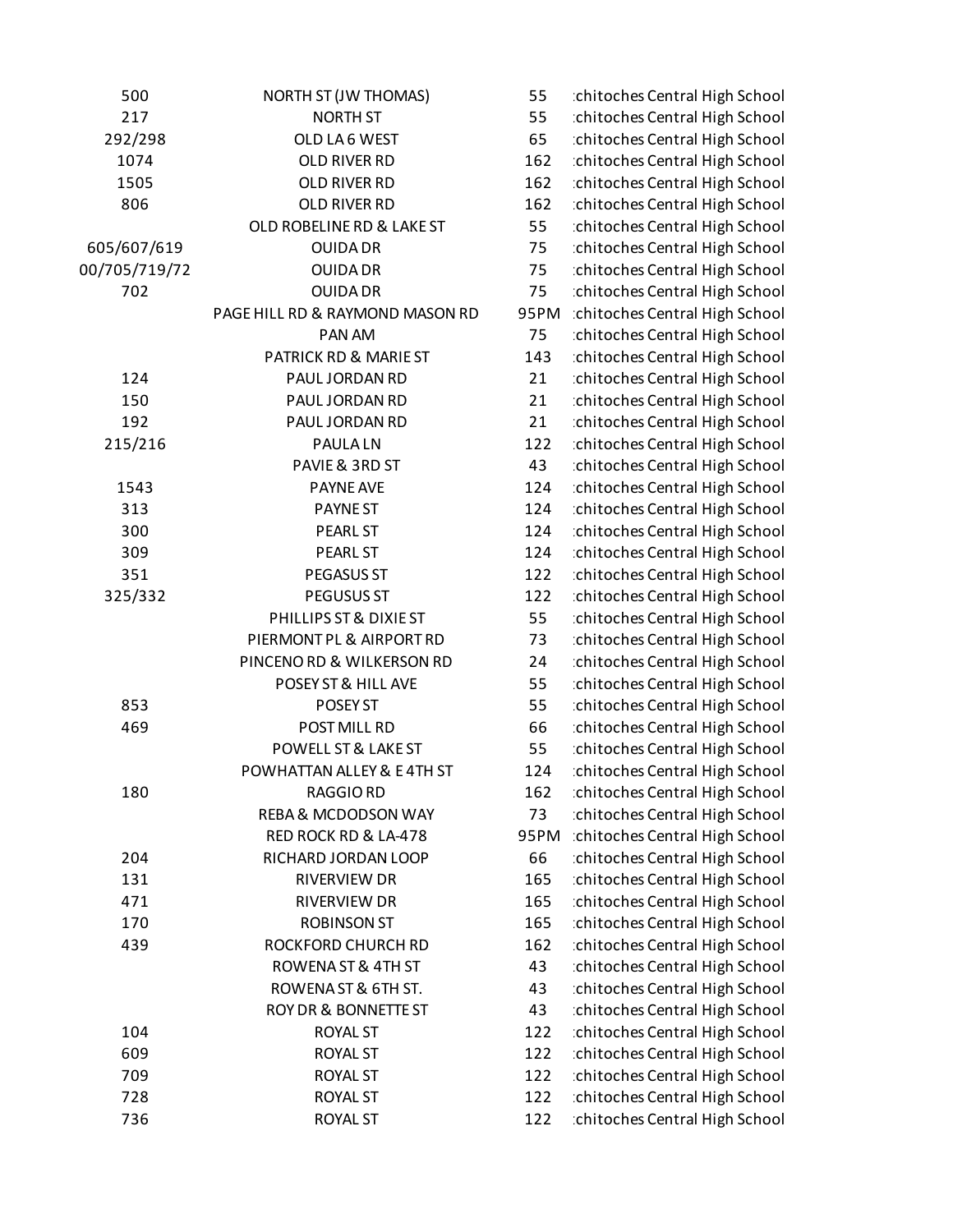| 425     | RUE de GABRIEL                     | 162  | chitoches Central High School |
|---------|------------------------------------|------|-------------------------------|
| 100     | S WILLIAMS AVE                     | 122  | chitoches Central High School |
| 1519    | <b>SALTER ST</b>                   | 124  | chitoches Central High School |
| 1531    | <b>SALTER ST</b>                   | 124  | chitoches Central High School |
|         | <b>SCARBOROUGH &amp; E3RD ST</b>   | 124  | chitoches Central High School |
| 338/344 | <b>SCARBOROUGH AVE</b>             | 124  | chitoches Central High School |
| 509     | <b>SCARBOROUGH AVE</b>             | 124  | chitoches Central High School |
| 127     | <b>SHADY GROVE RD</b>              | 65   | chitoches Central High School |
| 364     | <b>SHADY GROVE RD</b>              | 65   | chitoches Central High School |
| 564     | <b>SHAMROCK LOOP</b>               | 66   | chitoches Central High School |
|         | SIBLEY LAKE ONE STOP               | 24   | chitoches Central High School |
| 525     | <b>SIBLEY STREET</b>               | 55   | chitoches Central High School |
| 1600    | <b>SIMMONS ALLEY</b>               | 55   | chitoches Central High School |
| 145     | <b>SISSON LP</b>                   | 21   | chitoches Central High School |
| 187     | <b>SMITH GARAGE RD</b>             | 24   | chitoches Central High School |
| 1815    | SOUTH DR (CARTER'S)                | 75   | chitoches Central High School |
|         | <b>SOUTH TOWN</b>                  | 75   | chitoches Central High School |
| 315     | <b>ST CLAIR AVE</b>                | 124  | chitoches Central High School |
| 802     | <b>ST CLAIR AVE</b>                | 124  | chitoches Central High School |
|         | ST DENIS ST & 5TH ST               | 43   | chitoches Central High School |
| 325     | <b>ST GERARD AVE</b>               | 165  | chitoches Central High School |
|         | <b>ST GERARD ST</b>                | 165  | chitoches Central High School |
|         | <b>ST JOHN ST &amp; DIXIE ST</b>   | 55   | chitoches Central High School |
| 417/423 | <b>ST MAURICE LANE</b>             | 124  | chitoches Central High School |
| 520     | <b>TAHOE AVE</b>                   | 122  | chitoches Central High School |
| 609     | <b>TAHOE ST</b>                    | 122  | chitoches Central High School |
| 201/204 | <b>TAMMYE LANE</b>                 | 122  | chitoches Central High School |
|         | UNIVERSITY DR & KELLY ST           | 73   | chitoches Central High School |
| 136     | UNIVERSITY DR                      | 73   | chitoches Central High School |
| 212     | <b>UNIVERSITY DR</b>               | 73   | chitoches Central High School |
|         | UNIVERSITY PKWY & FRANCIS ST       | 24   | chitoches Central High School |
| 131     | <b>VERNON WESTER RD</b>            | 95PM | chitoches Central High School |
|         | <b>VIENNA RD &amp; ANN ST</b>      | 143  | chitoches Central High School |
|         | VIENNA RD & CEDAR GROVE DR         | 143  | chitoches Central High School |
|         | <b>VIENNA RD &amp; PECAN CT</b>    | 143  | chitoches Central High School |
|         | <b>VIENNA RD &amp; VIENNA PKWY</b> | 143  | chitoches Central High School |
|         | VIRGINIA AVE & MYRTLE DR           | 43   | chitoches Central High School |
| 1211    | <b>VIRGINIA AVE</b>                | 43   | chitoches Central High School |
| 1407    | W LAKESHORE DR                     | 43   | chitoches Central High School |
| 304     | <b>WATSON DR</b>                   | 122  | chitoches Central High School |
| 309     | <b>WATSON DR</b>                   | 122  | chitoches Central High School |
| 405/407 | <b>WATSON DR</b>                   | 122  | chitoches Central High School |
| 602     | <b>WATSON DR</b>                   | 122  | chitoches Central High School |
| 608/610 | <b>WATSON DR</b>                   | 122  | chitoches Central High School |
| 721     | <b>WATSON DR</b>                   | 122  | chitoches Central High School |
| 812/815 | <b>WATSON DR</b>                   | 122  | chitoches Central High School |
| 813     | <b>WATSON DR</b>                   | 122  | chitoches Central High School |
|         | <b>WELCH ST &amp; MANDELL ST</b>   | 55   | chitoches Central High School |
|         |                                    |      |                               |